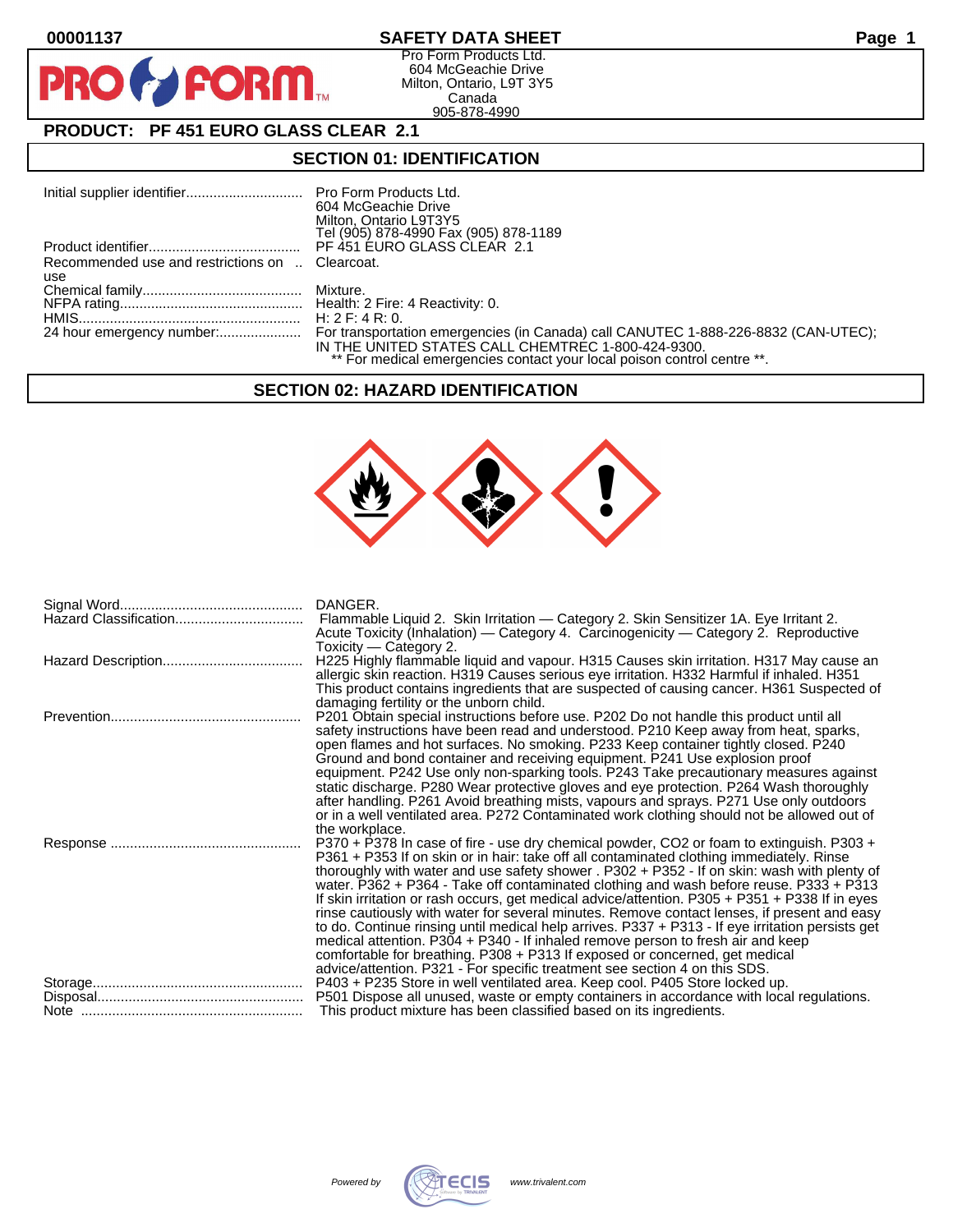# **PRODUCT: PF 451 EURO GLASS CLEAR 2.1**

| <b>SECTION 03: COMPOSITION / INFORMATION ON INGREDIENTS</b>                               |                |           |  |
|-------------------------------------------------------------------------------------------|----------------|-----------|--|
| ICHEMICAL NAME AND SYNONYMS                                                               | CAS#           | IWT. %    |  |
| <b>Butyl Acetate</b>                                                                      | 123-86-4       | $10 - 20$ |  |
| 4-Chlorobenzotrifluoride                                                                  | 98-56-6        | 10-15     |  |
| Methyl Acetate                                                                            | 79-20-9        | $7 - 13$  |  |
| Acetone                                                                                   | 67-64-1        | $5 - 10$  |  |
| Methyl N-Amyl Ketone                                                                      | 110-43-0       | 1-5       |  |
| Xylene                                                                                    | 1330-20-7      | $1 - 2$   |  |
| Ethylbenzene                                                                              | $100 - 41 - 4$ | $0.1 - 1$ |  |
| Bis (1,2,2,6,6- Pentamethyl-4- Piperidyl) Sebacate                                        | 41556-26-7     | $0.1 - 1$ |  |
| < <the a="" actual="" as="" concentration(s)="" secret="" trade="" withheld="">&gt;</the> |                |           |  |

#### **SECTION 04: FIRST-AID MEASURES**

|                                      | In case of contact, immediately flush eyes, keeping eyelids open, with plenty of water for at                                                                                                                                                                                                                            |
|--------------------------------------|--------------------------------------------------------------------------------------------------------------------------------------------------------------------------------------------------------------------------------------------------------------------------------------------------------------------------|
|                                      | least 15 minutes. Get medical attention immediately.<br>Remove all contaminated clothing and immediately wash the exposed areas with copious<br>amounts of water for a minimum of 30 minutes or up to 60 minutes for critical body areas. If<br>irritation persists, seek medical attention. Wash clothing before reuse. |
|                                      | If inhaled, remove to fresh air. If not breathing, give artificial respiration. If breathing is<br>difficult, give oxygen, obtain medical attention.                                                                                                                                                                     |
|                                      | If ingestion is suspected, contact physician or poison control center immediately. Do not                                                                                                                                                                                                                                |
|                                      | induce vomiting. If spontaneous vomiting occurs have victim lean forward with head down<br>to prevent aspiration of fluid into the lungs. Never give anything by mouth to an<br>unconscious person.                                                                                                                      |
| Most important symptoms and effects, | Harmful if swallowed, in contact with skin or if inhaled. Causes skin and eye irritation. Can                                                                                                                                                                                                                            |
| whether acute or delayed             | cause skin sensitization. This product contains ingredients that are suspected of damaging                                                                                                                                                                                                                               |
|                                      | fertility or the unborn child. This product contains ingredients that may cause cancer.<br>Treat victims symptomatically. In the event of an incident involving this product ensure that<br>medical authorities are provided a copy of this safety data sheet.                                                           |

#### **SECTION 05: FIRE-FIGHTING MEASURES**

| media | Suitable and unsuitable extinguishing  "Alcohol" to |              |
|-------|-----------------------------------------------------|--------------|
|       | Specific hazards arising from the                   | Oxides of ca |
|       | hazardous product, such as the nature of            | and smoke.   |

any hazardous combustion products

" foam, CO2, dry chemical. Water spray. Do not use water in a jet.

of carbon (CO, CO2). Hydrogen chloride. hydrogen flouride. Hydrocarbon fumes

Special protective equipment and ............ Firefighter should be equipped with self-contained breathing apparatus and full protective<br>precautions for fire-fighters continue of conting to protect against potentially toxi clothing to protect against potentially toxic and irritating fumes. Cool fire-exposed containers with cold water spray. Heat will cause pressure buildup and may cause explosive rupture. Solvent vapours may be heavier than air and may build up and travel along the ground to an ignition source, which may result in a flash back to the source of the vapours. Keep run-off water from entering sewers and other waterways. Dike for water control.

#### **SECTION 06: ACCIDENTAL RELEASE MEASURES**

Personal precautions, protective ............ No action shall be taken involving any personal risk or without suitable training. Isolate area equipment and emergency procedures and keep unauthorized people away. Do not walk through spilled material. Wear recommended protective equipment. Ventilate. Open windows and doors to allow air circulation. Dike area to prevent spreading. The use of absorbent socks or spill pillows may be required. Stop leak if safe to do so. Prevent runoff into drains, sewers, and other waterways. Take precautions against static discharge. Use non-sparking tools and equipment to pick up the spilled material. Methods and materials for containment and cleaning up Leak/spill.................................................. Ventilate. Eliminate all sources of ignition. Contain the spill. Evacuate all non-essential

personnel. Avoid all personal contact. Absorb with earth, sand, or another dry inert material. Scrape or shovel into containers. Spilled material and water rinses are classified as chemical waste, and must be disposed of in accordance with current local, provincial, state, and federal regulations. Prevent runoff into drains, sewers, and other waterways.

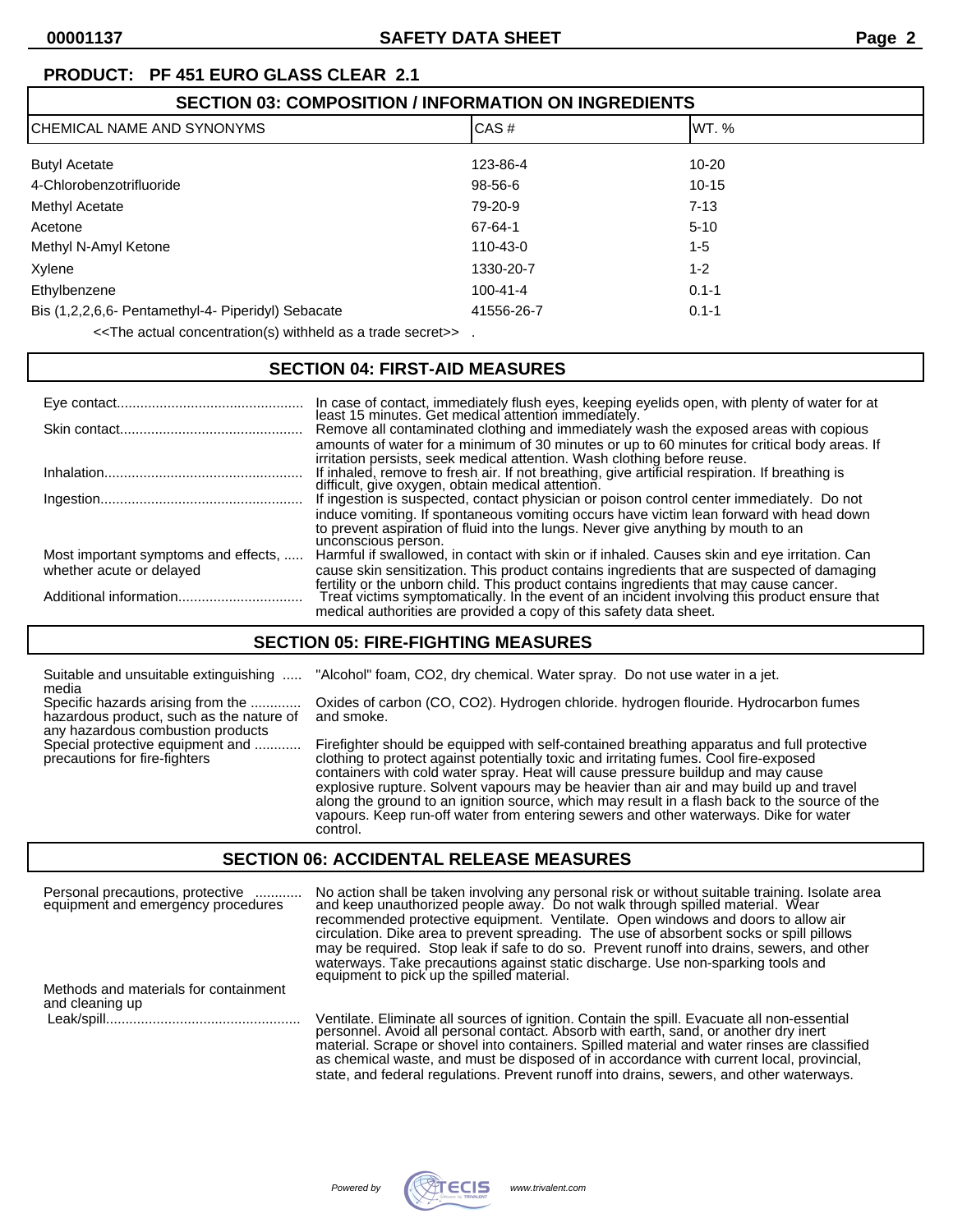#### **PRODUCT: PF 451 EURO GLASS CLEAR 2.1**

#### **SECTION 07: HANDLING AND STORAGE**

| Precautions for safe handling                                   | Keep away from heat, sparks, and open flame. Ensure that equipment is properly bonded<br>and grounded during filling and transferring as product may become electrostatically<br>charged. Avoid all skin contact. Handle with care. Avoid breathing vapours or mist.<br>Ventilate adequately, otherwise wear an appropriate breathing apparatus. Employees |
|-----------------------------------------------------------------|------------------------------------------------------------------------------------------------------------------------------------------------------------------------------------------------------------------------------------------------------------------------------------------------------------------------------------------------------------|
| Conditions for safe storage, including any<br>incompatibilities | should wash hands and face before eating or drinking.<br>Keep away from heat, sparks, and open flames. Keep container closed when not in use.<br>Store away from incompatible materials. Keep away from acids and alkalis. Store away<br>from strong oxidizers.                                                                                            |

#### **SECTION 08: EXPOSURE CONTROLS / PERSONAL PROTECTION**

|                                  |                                                                                                                                                                                                                                                                                                                                                                                                                                                                                                                                                                                          |                  |                                              | <b>NIOSH</b>                                                                                                                                                                      |
|----------------------------------|------------------------------------------------------------------------------------------------------------------------------------------------------------------------------------------------------------------------------------------------------------------------------------------------------------------------------------------------------------------------------------------------------------------------------------------------------------------------------------------------------------------------------------------------------------------------------------------|------------------|----------------------------------------------|-----------------------------------------------------------------------------------------------------------------------------------------------------------------------------------|
| TWA                              | <b>STEL</b>                                                                                                                                                                                                                                                                                                                                                                                                                                                                                                                                                                              | PEL              | STEL                                         | IREL                                                                                                                                                                              |
| $150$ ppm                        | 200 ppm                                                                                                                                                                                                                                                                                                                                                                                                                                                                                                                                                                                  | 150 ppm          | 200 ppm vacated                              | 150 ppm - STEL 200<br>ppm                                                                                                                                                         |
| Not established                  | Not established                                                                                                                                                                                                                                                                                                                                                                                                                                                                                                                                                                          | Not established  | Not established                              | Not established                                                                                                                                                                   |
| 200 ppm                          | 250 ppm                                                                                                                                                                                                                                                                                                                                                                                                                                                                                                                                                                                  | 200 ppm          | 250 ppm in some<br>States                    | 200 ppm                                                                                                                                                                           |
| 250 ppm TLV                      | 500 ppm                                                                                                                                                                                                                                                                                                                                                                                                                                                                                                                                                                                  | 1,000 ppm        | Not established                              | 250 ppm                                                                                                                                                                           |
| 50 ppm                           | Not established                                                                                                                                                                                                                                                                                                                                                                                                                                                                                                                                                                          | $100$ ppm        | 465 mg/m3 TWA                                | Not established                                                                                                                                                                   |
| 50 ppm                           | $150$ ppm                                                                                                                                                                                                                                                                                                                                                                                                                                                                                                                                                                                | 100 ppm TWA      | Not established                              | Not established                                                                                                                                                                   |
| $100$ ppm                        | $125$ ppm                                                                                                                                                                                                                                                                                                                                                                                                                                                                                                                                                                                | $100$ ppm        | Not established                              | 100 ppm / STEL 125<br>ppm                                                                                                                                                         |
| Not established                  | Not established                                                                                                                                                                                                                                                                                                                                                                                                                                                                                                                                                                          | Not established  | Not established                              | Not established                                                                                                                                                                   |
| Appropriate engineering controls |                                                                                                                                                                                                                                                                                                                                                                                                                                                                                                                                                                                          |                  |                                              |                                                                                                                                                                                   |
|                                  | Chemical safety goggles and full faceshield if a splash hazard exists.<br>Wear skin protection equipment. The selection of skin protection equipment depends on<br>the nature of the work to be performed. Contact glove supplier for recommendations.<br>Wear adequate protective clothes.<br>Safety boots per local regulations.<br>Local exhaust ventilation is recommended. Wear an appropriate, properly fitted respirator<br>when contaminant levels exceed the recommended exposure limits.<br>Emergency showers and eye wash stations should be available. Employees should wash |                  |                                              |                                                                                                                                                                                   |
|                                  |                                                                                                                                                                                                                                                                                                                                                                                                                                                                                                                                                                                          | <b>ACGIH TLV</b> | explosion proof for handling solvent vapors. | <b>OSHA PEL</b><br>Local exhaust at points of emission. Ventilation system must be designed vapor and<br>their hands and face before eating, drinking, or using tobacco products. |

#### **SECTION 09: PHYSICAL AND CHEMICAL PROPERTIES**

| Appearance/Physical state                      | Liquid.                  |
|------------------------------------------------|--------------------------|
|                                                | Clear.                   |
|                                                | Characteristic odour.    |
| Odour threshold (ppm)                          | Not available.           |
| рН<br>                                         | No data.                 |
| Melting / Freezing point (deg C)               | No data.                 |
| Initial boiling point / boiling range (deg C). | >55 C.                   |
| Flash point (deg C), method                    | -18°C. (estimated).      |
|                                                | No data.                 |
| Flammability (solids and gases)                | Not applicable.          |
| Upper flammable limit (% vol)                  | 16.0.                    |
| Lower flammable limit (% vol)                  | 0.9.                     |
| Vapour pressure (mm Hg)                        | No data.                 |
|                                                | >1.                      |
| Relative Density (Specific Gravity)            | 8.58 lb/usq - 1.03 g/mL. |
|                                                | No data.                 |
| Partition coefficient - n-octanol/water        | Not available.           |
| Auto ignition temperature (deg C)              | > 350 °C.                |
| Decomposition temperature                      | Not available.           |
|                                                | 16.5 sec Zahn # 2.       |
|                                                | 60.39.                   |
|                                                | 3.06 lbs/USG; 366.7 g/L. |
|                                                |                          |

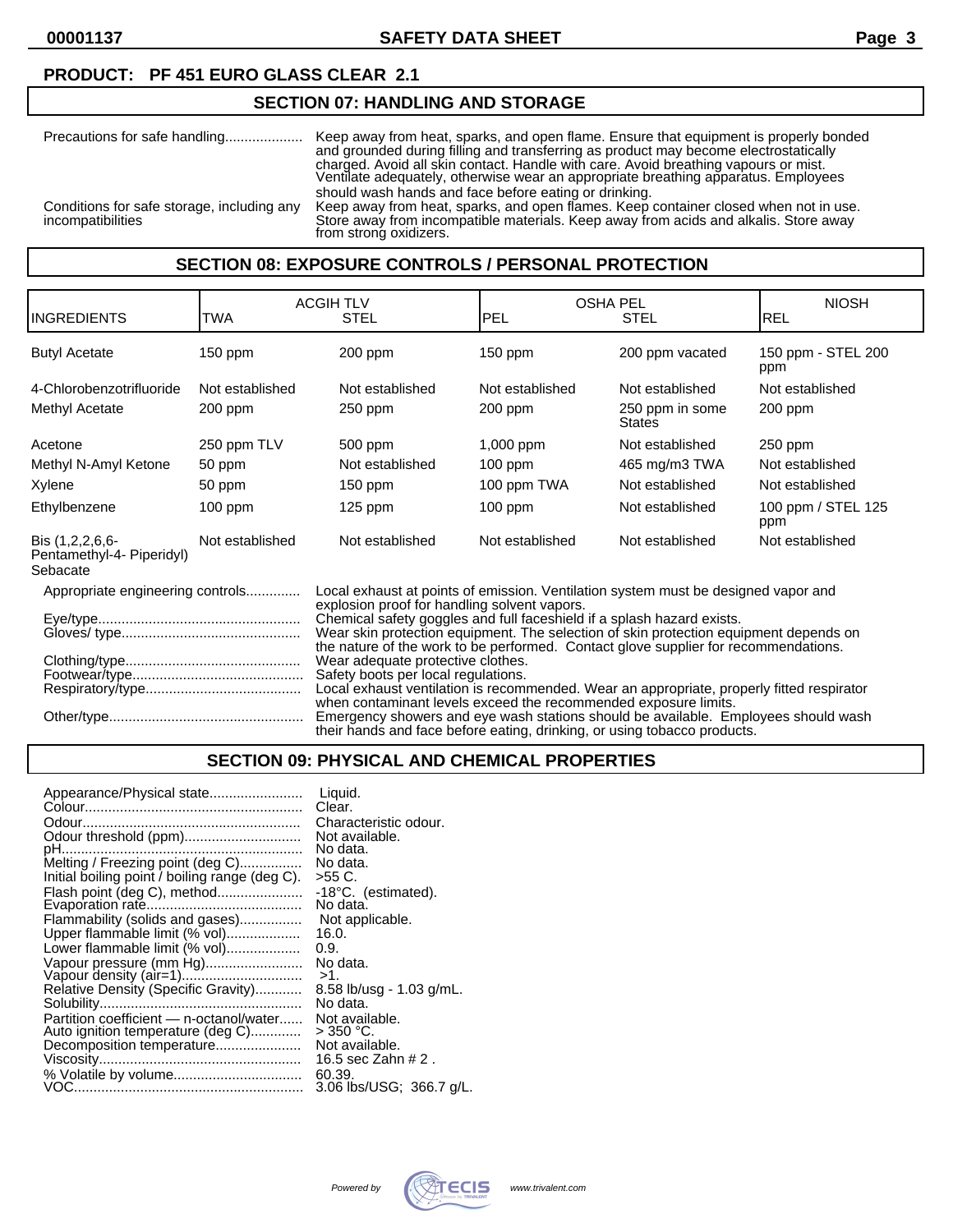# **PRODUCT: PF 451 EURO GLASS CLEAR 2.1**

### **SECTION 10: STABILITY AND REACTIVITY**

| Possibility of hazardous reactions<br>Conditions to avoid, including static<br>discharge, shock or vibration<br>Hazardous decomposition products | Product is stable; hazardous polymerization will not occur. Avoid heat, sparks and flames.<br>Stable at normal temperatures and pressures.<br>Hazardous polymerization will not occur.<br>High heat. Direct sunlight. Strong acids. Strong bases. Strong oxidizers. Lewis or mineral<br>acids.<br>No hazardous decomposition products when stored and handled correctly. By fire: Oxides<br>of carbon (CO,CO2). Hydrogen chloride. Hydrogen fluoride. Smoke. |  |
|--------------------------------------------------------------------------------------------------------------------------------------------------|--------------------------------------------------------------------------------------------------------------------------------------------------------------------------------------------------------------------------------------------------------------------------------------------------------------------------------------------------------------------------------------------------------------------------------------------------------------|--|
| CECTION 44. TOVICOLOGICAL INFODIMATION                                                                                                           |                                                                                                                                                                                                                                                                                                                                                                                                                                                              |  |

#### **SECTION 11: TOXICOLOGICAL INFORMATION**

| <b>INGREDIENTS</b>                                                                                             |                                                                                                                                                                                                                                                                                                                                                                                                                                                                                                                                                                     | <b>LC50</b>               | LD50                                                     |
|----------------------------------------------------------------------------------------------------------------|---------------------------------------------------------------------------------------------------------------------------------------------------------------------------------------------------------------------------------------------------------------------------------------------------------------------------------------------------------------------------------------------------------------------------------------------------------------------------------------------------------------------------------------------------------------------|---------------------------|----------------------------------------------------------|
| <b>Butyl Acetate</b>                                                                                           |                                                                                                                                                                                                                                                                                                                                                                                                                                                                                                                                                                     | 390 ppm (4 hr)            | 10768 mg/kg oral rat 17600 mg/kg<br>dermal rabbit        |
| 4-Chlorobenzotrifluoride                                                                                       |                                                                                                                                                                                                                                                                                                                                                                                                                                                                                                                                                                     | 4479 ppm                  | >6,800 mg/kg (rat oral);<br>>2,700 mg/kg (rabbit dermal) |
| Methyl Acetate                                                                                                 |                                                                                                                                                                                                                                                                                                                                                                                                                                                                                                                                                                     | $>49$ mg/L (4 hr) rat     | $6482$ mg/kg (oral rat);<br>>2,000 mg/kg (dermal rat)    |
| Acetone                                                                                                        |                                                                                                                                                                                                                                                                                                                                                                                                                                                                                                                                                                     | 50,100 mg/m3 8 hours, rat | 5,800 mg/kg (rat oral)                                   |
| Methyl N-Amyl Ketone                                                                                           |                                                                                                                                                                                                                                                                                                                                                                                                                                                                                                                                                                     | Not Available             | 1,670 mg/kg rat oral 12,600<br>mg/kg rabbit dermal       |
| Xylene                                                                                                         |                                                                                                                                                                                                                                                                                                                                                                                                                                                                                                                                                                     | 6350 ppm 4 hours rat      | >3523 mg/kg rat oral                                     |
| Ethylbenzene                                                                                                   |                                                                                                                                                                                                                                                                                                                                                                                                                                                                                                                                                                     | No data                   | 3,500 mg/kg rat oral 17,800<br>mg/kg rabbit dermal       |
| Bis (1,2,2,6,6- Pentamethyl-4- Piperidyl) Sebacate                                                             |                                                                                                                                                                                                                                                                                                                                                                                                                                                                                                                                                                     | Not Available             | 2369-3920 mg/kg oral rat >2000<br>mg/kg dermal rabbit    |
| Symptoms related to the physical, chemical<br>and toxicological characteristics<br>Effects of chronic exposure | Eye contact. Skin contact. Inhalation.<br>Can cause moderate skin or eye irritation. May cause sensitization by skin contact.<br>Inhalation of vapours or mist may cause drowsiness or dizziness.<br>May aggravate pre-existing skin and eye disorders. Prolonged or repeated exposure may<br>result in an allergic respiratory reaction in sensitive individuals. Breathing high<br>concentrations of vapour may cause anesthetic effects and serious health effects.<br>Intentional misuse by deliberately concentrating and inhaling this product may be harmful |                           |                                                          |
| Carcinogenicity of material<br>Sensitizing capability of material                                              | or fatal.<br>Xylene has been listed by IARC as a Group 3; not classifiable as to its carcinogenicity to<br>humans. Ethylbenzene is classified as an A3 known animal carcinogen.<br>High level exposure to Xylene in some animal studies have been reported to cause health<br>effects on the developing embryo/fetus. The relevance of this to humans is not known.<br>This product may cause skin sensitization.                                                                                                                                                   |                           |                                                          |

#### **SECTION 12: ECOLOGICAL INFORMATION**

Environmental........................................... No product data. Do not allow to enter waters, waste water or soil.

#### **SECTION 13: DISPOSAL CONSIDERATIONS**

Information on safe handling for disposal.<br>and methods of disposal, including any contaminated packaging

Dispose of waste in accordance with all applicable Federal, Provincial/State and local regulations.

#### **SECTION 14: TRANSPORT INFORMATION**

|                              | the Limited Quantity exemption when packaged in containers less than 5 liters.                                                                              |
|------------------------------|-------------------------------------------------------------------------------------------------------------------------------------------------------------|
| DOT Classification (Road)    | UN1263 - PAINT RELATED MATERIAL - Class 3 - Packing Group II - Ltd Qty (1 litre).<br>Refer to 49CRF 172.101 for additional non-bulk packaging requirements. |
|                              | UN1263 - PAINT RELATED MATERIAL - Class 3 - Packing Group II. Limited Quantity.<br>Do not ship by air without checking appropriate IATA regulations.        |
| IMDG Classification (Marine) | UN1263 - PAINT RELATED MATERIAL - Class 3 - Packing Group II - EmS: F-E S-E.<br>Limited Quantity. Check IMDG regulations for limited quantity exemptions.   |
|                              | No.                                                                                                                                                         |
|                              |                                                                                                                                                             |
|                              | 2, 2014) - we certify that classification of this product is correct                                                                                        |